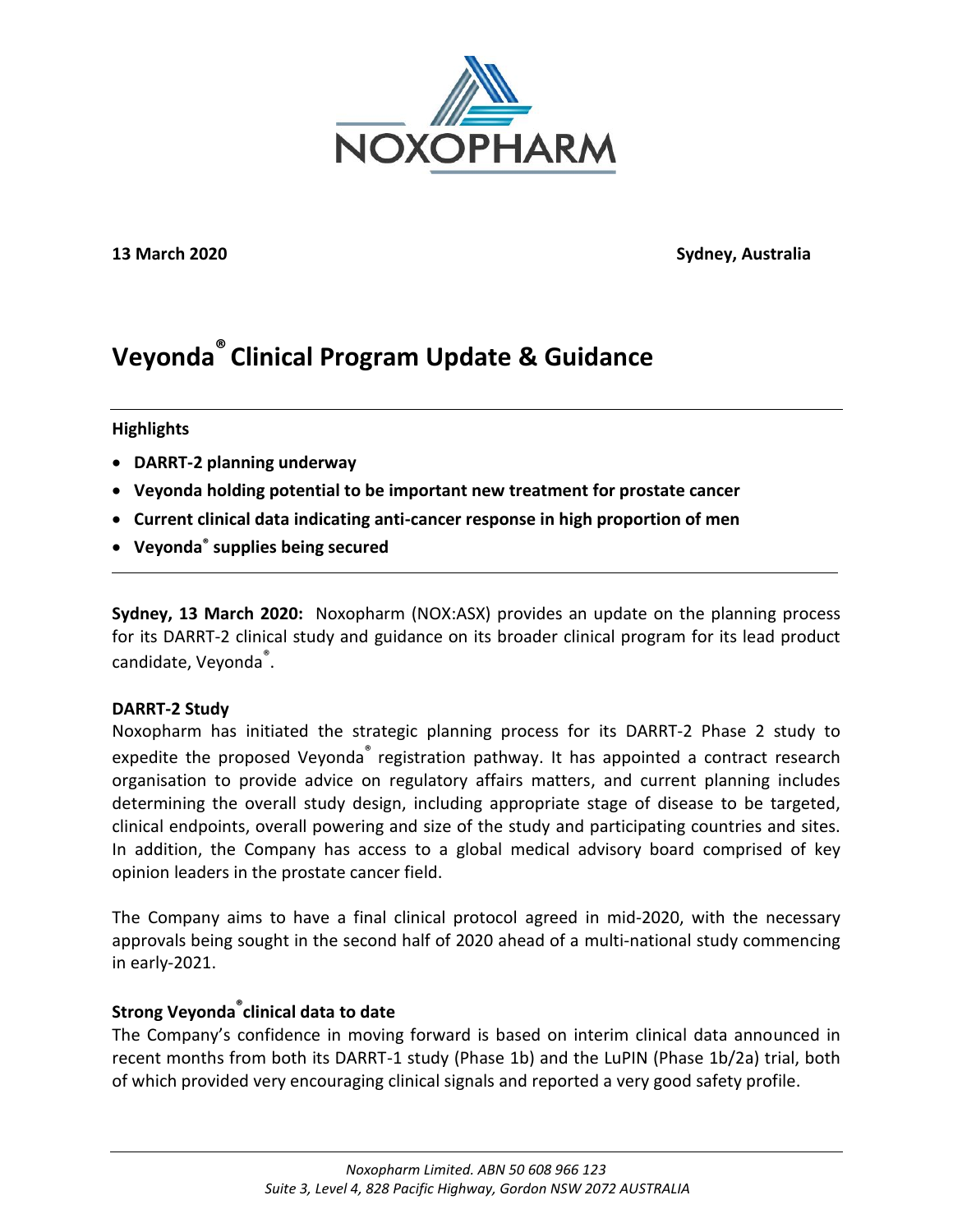

Both trials have yielded clinical data suggesting that Veyonda<sup>®</sup> is providing the intended meaningful anti-cancer response in approximately 50% of patients, a figure that Noxopharm believes if repeated or even possibly exceeded in the DARRT-2 study would position Veyonda as an important and potentially very valuable new therapy in the prostate cancer field.

In the prostate cancer market, the three most recent industry deals involved acquisitions of US\$13 billion (Medivation/Pfizer), US\$2.1 billion (Endocyte/Novartis) and US\$3.9 billion Advanced Accelerator Applications/Novartis).

**Dr Gisela Mautner, Chief Medical Officer of Noxopharm, stated:** "The heavy lifting has been done for several key aspects of bringing Veyonda<sup>®</sup> to market. We have shown that Veyonda<sup>®</sup> is very well tolerated and safe in the patients who have participated in our studies so far. It has also shown to be safe in our compassionate use program which involves even more progressed patients in many cases. Practicality of use and safety are major determinants for regulatory authorities and have significant impact on the success of any new drug candidate. In addition, the efficacy signals that we have measured have been very encouraging and form the basis of our planned Phase 2 study."

**Graham Kelly PhD, Noxopharm CEO, said:** "Veyonda® is emerging as a potentially very valuable new therapy. The largest single market sector in oncology is end-stage metastatic cancer, a point at which almost every patient with metastatic cancer eventually finds themselves and is left with few treatment choices beyond palliative care. That very substantial unmet need with limited competition is where we are positioning Veyonda<sup>®</sup> in the first instance."

## **Veyonda® program and commercial strategy**

Noxopharm has made a strategic decision to focus on the role of Veyonda<sup>®</sup> in restoring immune function to tumours in conjunction with radiotherapy. While the Company will embrace broader applications of the product where appropriate, it considers the major opportunity for Veyonda® lies in two main areas: (i) a standard companion therapy for low-dose radiotherapy, and (ii) restoring immune function to so-called 'cold' tumours. The former is a major opportunity given the widespread use of low-dose radiotherapy in palliative treatment. The latter is a major area of interest in the global pharma industry given the emerging prominence of immuno-oncology therapy.

## **Veyonda® patent strategy**

Noxopharm has five different families of patent applications pending. All applications were filed under the Patent Cooperative Treaty (PCT) scheme and are now in the national phase of examination. These patent applications relate to method of administration and various clinical uses. An additional patent application, in preparation, will deal with a further improvement to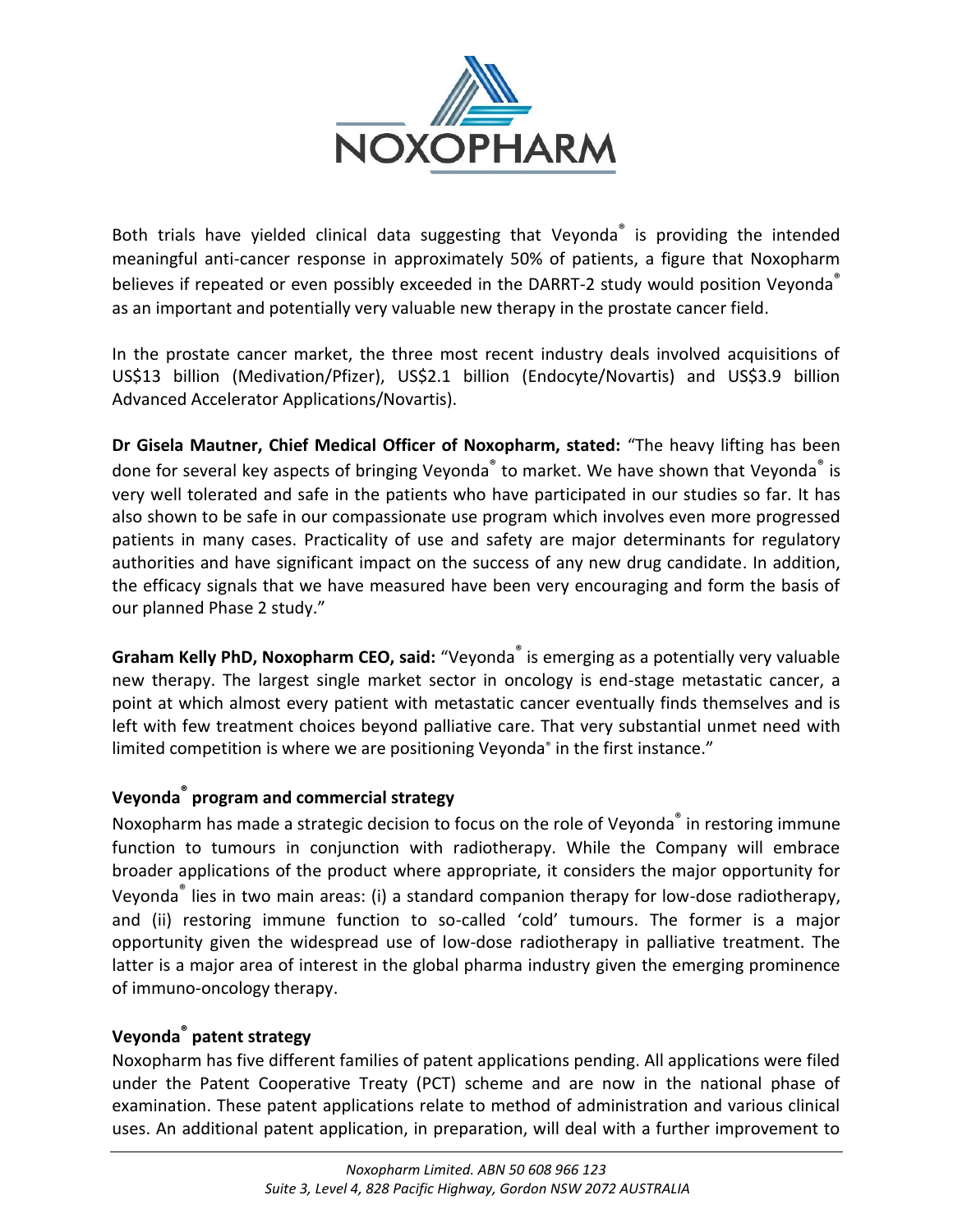

the bio-active form of idronoxil that Veyonda<sup>®</sup> delivers. The Company continues to prosecute this wide-ranging IP strategy designed to boost the commercial value and industry attractiveness of Veyonda<sup>®</sup> and remains confident of securing allowance of commercially relevant claims.

## **Veyonda® supply chain**

Keeping Veyonda<sup>®</sup> supplied to the growing number of patients reliant on treatment is a priority and the Company has adequate supplies for the foreseeable future. The Company currently is taking steps to ensure that the production line involving raw materials supply, drug synthesis and final product manufacture remains secure ahead of the DARRT-2 study and the growing compassionate use program being conducted in cooperation with GenesisCare.

#### **About Veyonda®**

Veyonda® is a suppository dosage form of idronoxil, a first-in-class inhibitor of sphingosine-1-phosphate (S1P). S1P is a key secondary messenger in cells, with dual roles of activating major pro-survival signalling pathways and regulating immune cell trafficking in tissues. Many solid cancers over-express S1P, supporting unregulated tumour growth and suppressing immune cell populations in tumours. By inhibiting the overexpression of S1P-driven pro-survival pathways, idronoxil is designed to sensitise cancer cells to the anticancer effects of drugs such as doxorubicin, as well as to radiation. By inhibiting the over-expression of S1Pdriven exclusion of immune cells from tissues, idronoxil is designed to restore normal trafficking of immune cells.

#### **About Noxopharm**

Noxopharm is a clinical-stage Australian oncology drug development company with offices in Sydney and New York. The Company has a primary focus on the development of Veyonda® and is the major shareholder in the non-oncology drug development company, Nyrada Inc. (ASX:NYR).

www.noxopharm.com

**Investor & Corporate enquiries: Company Secretary:**  Prue Kelly **David Franks** M: 0459 022 445 T: +61 2 8072 1400

**Media enquiries:** Catherine Strong Citadel-MAGNUS T: 02 8234 0111 E: [cstrong@citadelmagnus.com](mailto:cstrong@citadelmagnus.com)

E: [info@noxopharm.com](mailto:info@noxopharm.com) E: [David.Franks@automicgroup.com.au](mailto:David.Franks@automicgroup.com.au)

*Graham Kelly, CEO and Chairman of Noxopharm, has approved the release of this document to the market.*